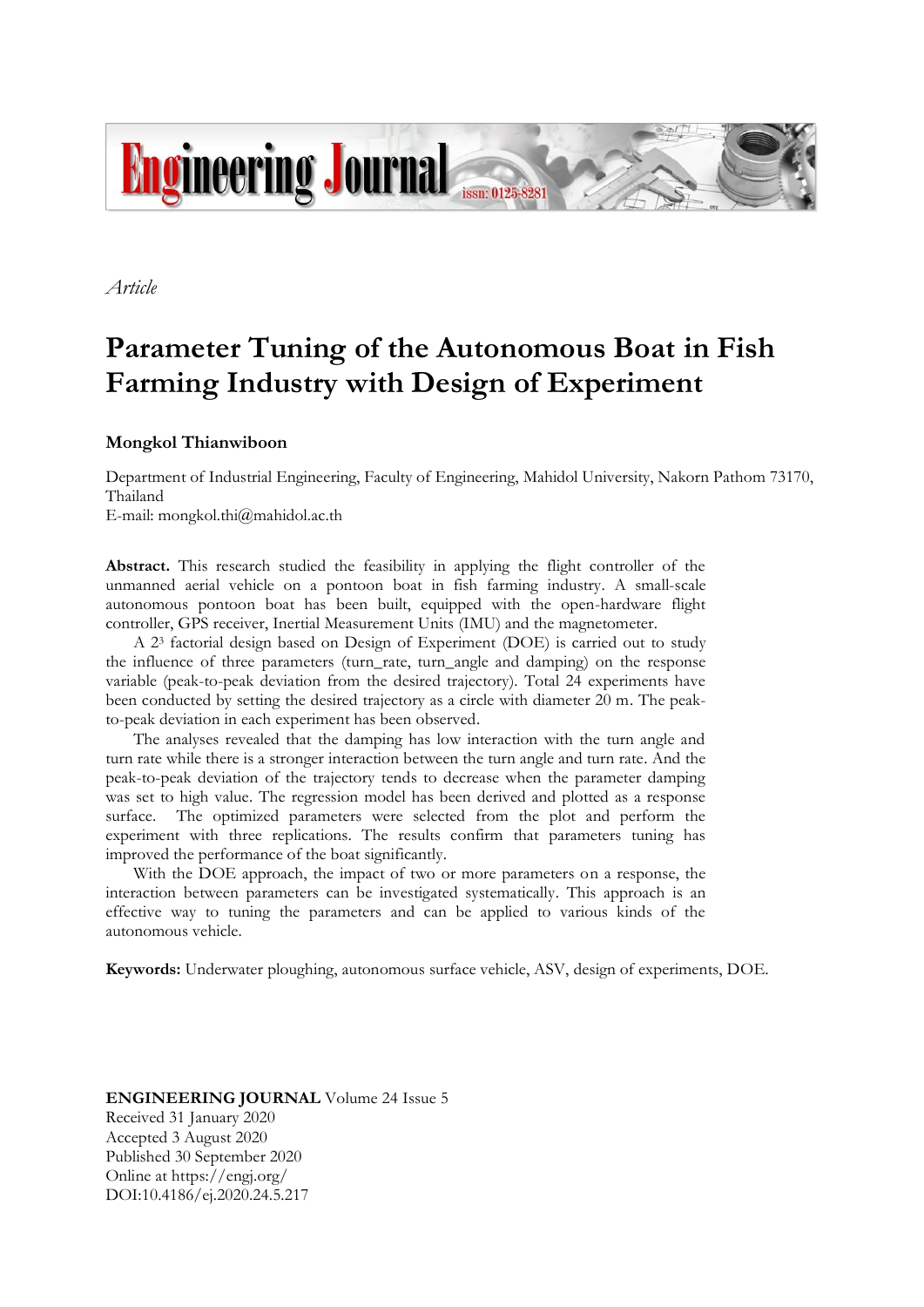## **1. Introduction**

Aquaculture is probably the fastest growing food production sector. Total aquaculture supply accounts for half of the world's fish that is used for food. In 2012, the Asia–Pacific region accounts for 88.5 percent of global production [1]. Adoption of Genetically Improved Farm Tilapia (GIFT) was a key development that fueled rapid growth of tilapia farming. In 2012, more than half of the GIFT production in Asia comes from major producers such as China, the Philippines, Indonesia and Thailand [2]. In Thailand, most tilapia farms are earthen pond culture which their waste and disease is contained in the pond not spread to the environment [3]. Earthen pond culture also suffers less from diseases and parasites compare to floating cage in the river due to the controllable, high quality environment and reducing handling stress [4]. However, in the high-density pond, heavily fish stocking and high feed supply leads to the excess, unconsumed feeds decompose at the pond bottom by aerobic micro-organisms and pollute the water [5].

The most important parameter of water quality is the dissolved oxygen (DO) [6,7]. And the growth performance of tilapia also found to be significantly higher with DO in aerated ponds compared to the nonaerated ponds [8-11].

Paddlewheels are most widely used to infuse oxygen into the water and increase circulation of water [12]. However, circulation can result in erosion of the embankments, and deposition of sediments in the center of the pond where water velocities are lowest [13,14]. Furthermore, large air bubbles created by the rotating paddle wheel escape the water too quickly and do not aerate down to the bottom of the pond where oxygen is needed most. Thus, bottom aerators, such as diffused-air and propeller-aspirator pumps have been used to aerate down to the bottom of the pond, shifting bacteria from anaerobic to aerobic types, producing harmless and odorless carbon dioxide waste gases. [6, 15].

Underwater ploughing can also be used to disturb the surface of the pond soil, encourage movement of oxygenated water into the soil mass. Underwater ploughing can supply oxygen to the pond soil a minimum of erosion and water losses [16, 17].

Underwater ploughing is widely used in shrimp farming in Thailand by dragging rake and chains over pond bottom to scarify surface soil with a pontoon boat. This process is done in daily or weekly period especially at the center of the pond. The continuous movement of water help to release the nutrients, improving health and color as well as reduces the amount of muck and sludge [18-22].

P.Charoen Farm, one of the biggest tilapia farming in Thailand adopted the underwater ploughing with the pontoon boat similar to the shrimp farm to stir and make the soil sediment to float up and mix with oxygen conjunction with using pro-biotics to improve water quality. The boat operation in the pond and CAD model of the boat shown in Fig. 1.



(a) The boat dragging rake and chains



(b) The CAD model showing the boat, rake and chains

Fig. 1. Underwater ploughing using the pontoon boat in the tilapia pond.

The treatment using the underwater ploughing with a pontoon boat takes about 48 hours for a pond with 3000 square meters surface area. The boat's driver has to work in outdoor amidst sunlight and receive vibrations from the engine during this period. To shift the worker for more value-added work, the Autonomous Surface Vehicle (ASV) is suitable to implement in this process.

The first step of the study was building the smallscale pontoon boat similar to the one used in tilapia farming and use as an experimental system. After that, converted it into an ASV by establishing motion control with various sensors. Since the characteristics of the system is quite complex, the parameter tunings with mathematical model become difficult. One-factor-at-atime approach also not suitable because it neglects the interaction between parameters that might change the behavior of the system. Thus, the parameter tunings in this study are based on the Design of Experiment (DOE) approach to systematically study the influence of the selected control parameters on the response variable. Analysis of variance (ANOVA) is also used to investigate and model the relationship between the response variable and one or more independent parameters.

Once the analyses were completed, the ASV was set with the new optimized parameters obtained from the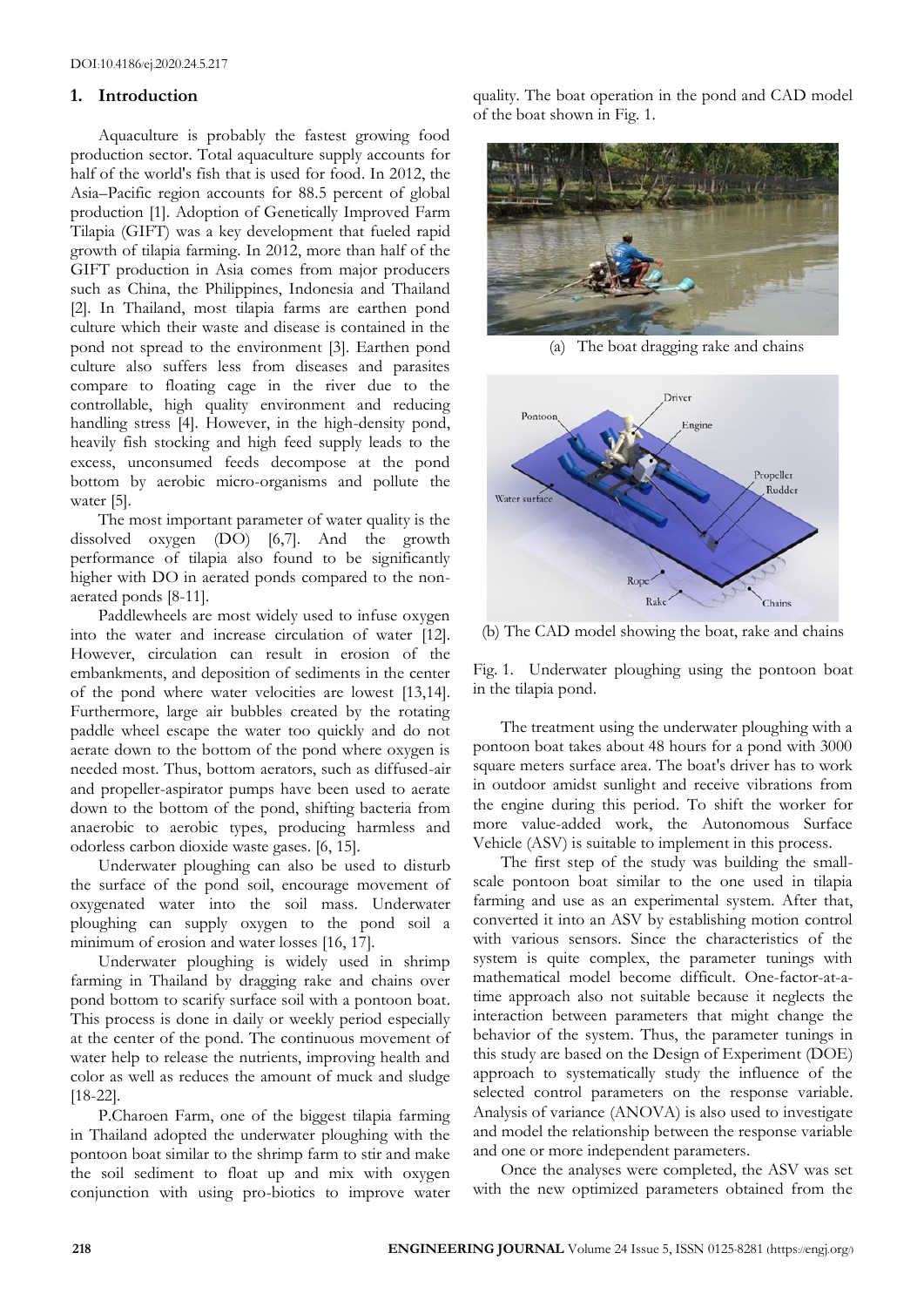regression model. The additional experiments were performed to validate the accuracy of the model.

This approach is an effective way to tuning the parameters and can be applied to various kinds of the autonomous vehicle.

## **2. Motion Control Background**

Proportional navigation which is previously used in missiles guidance algorithm is widely accepted as the preferred method of guidance [23-25]. Motivated by this navigation, Sanghyuk, John & Jonathan of MIT presented a new nonlinear guidance for trajectory tracking of the unmanned air vehicles (UAVs) [26].

An algorithm to determine boat headings with various sensors, such as GPS receiver and wind sensor for an autonomous sailboat is introduced in 2008 [27]. Cruz and Alves developed an auto-heading controller with a simple dynamic model relied only on data that were available with low-cost sensors in 2010 [28]. Simple control algorithms with few parameters for an autonomous sailboat also proposed by Clement [29].

Around 2005 to 2010, advances in electronics allowed the production of cheap GPS receiver, accelerometers/inertial measurement unit (IMU), magnetometer (compass) and high performance, lightweight flight controllers. This resulted in popularity of the autonomous vehicles.

The use of GPS receiver, Inertial Navigation System (INS) and ground control station software "Mission Planner" with Google Maps enable an Unmanned Ground Vehicle (UGV) to perform variety of tasks [30]. Ullah & Abdullah also developed an autonomous surveying boat which follows a predefined path while getting the coordinates and direction from GPS receiver and magnetometer (compass) respectively [31]. Furthermore, Giron-Sierra, Gheorghita, Angula & Jimenez proposed the use of two autonomous boats for towing a boom for oil spill recovery in 2015. Simulations and experiments with a scaled boat towing a boom were performed to support their research [32]. A scaled autonomous sailboat which capable to sail along the predefined path using only the sails as propulsion also developed by Stenersen in 2016 [33]. Two years later, Zhang & Hsu developed the Kalman filter and adaptive tuning and applied in the low-cost quadcopter with the commercial flight control Pixhawk® equipped with GPS receiver, IMU and magnetometer [34]. The fuzzy logic landing system for Quadcopter based on laser rangefinder is developed in 2019 and implemented with the Pixhawk® flight controller.

Nowadays, the Pixhawk® is widely used to control most of the unmanned vehicle. The nonlinear guidance logic proposed by Sanghyuk et al. [26] become the fundamental for a navigation controller called the "L1 controller" in the firmware "ArduPilot" which work together with the Pixhawk®. This controller produces much more accurate flight paths both for waypoints and loiter than the previous and PID controller. Anyway,

there are hundreds of parameters used in the flight controller. It is nearly impossible to use traditional, onefactor-at-a-time (OFAT) and trial-and error experiments. Thus, a structure approach for conducting experiment such as Design of Experiment (DOE) is useful to model the relationships among the parameters, investigate the interaction between parameters and optimize the vehicle behaviors.

#### **3. The Experimental System**

#### **3.1. A Scaled Boat**

The objective of the experiment is to visualize the maneuvering behaviors. Therefore, direct observation of relevant conditions should be easy. It is convenient, faster, more flexibility and easier experimentation with less cost to use a small-scale boat. A 1/4 scaled boat has been decided and built with necessary hardware to serve as a plant for the control system with dimension about 0.79 m in length and 0.46 m in width as shown in Fig. 2.



Fig. 2. A 1/4 scaled boat in the experiment.

The propulsion system is based on a brushless DC motor (BLDC) driven by an electronic speed controller (ESC). Heading control is done by moving the rudder with a RC servo. The control signal of the servo and ESC are well established PWM standards. So, they can be used for large servo and more powerful speed controller in the real scale boat with the same PWM signals. Therefore, our electronic system could equally be used in the real scale boat. Pixhawk® with internal accelerometer,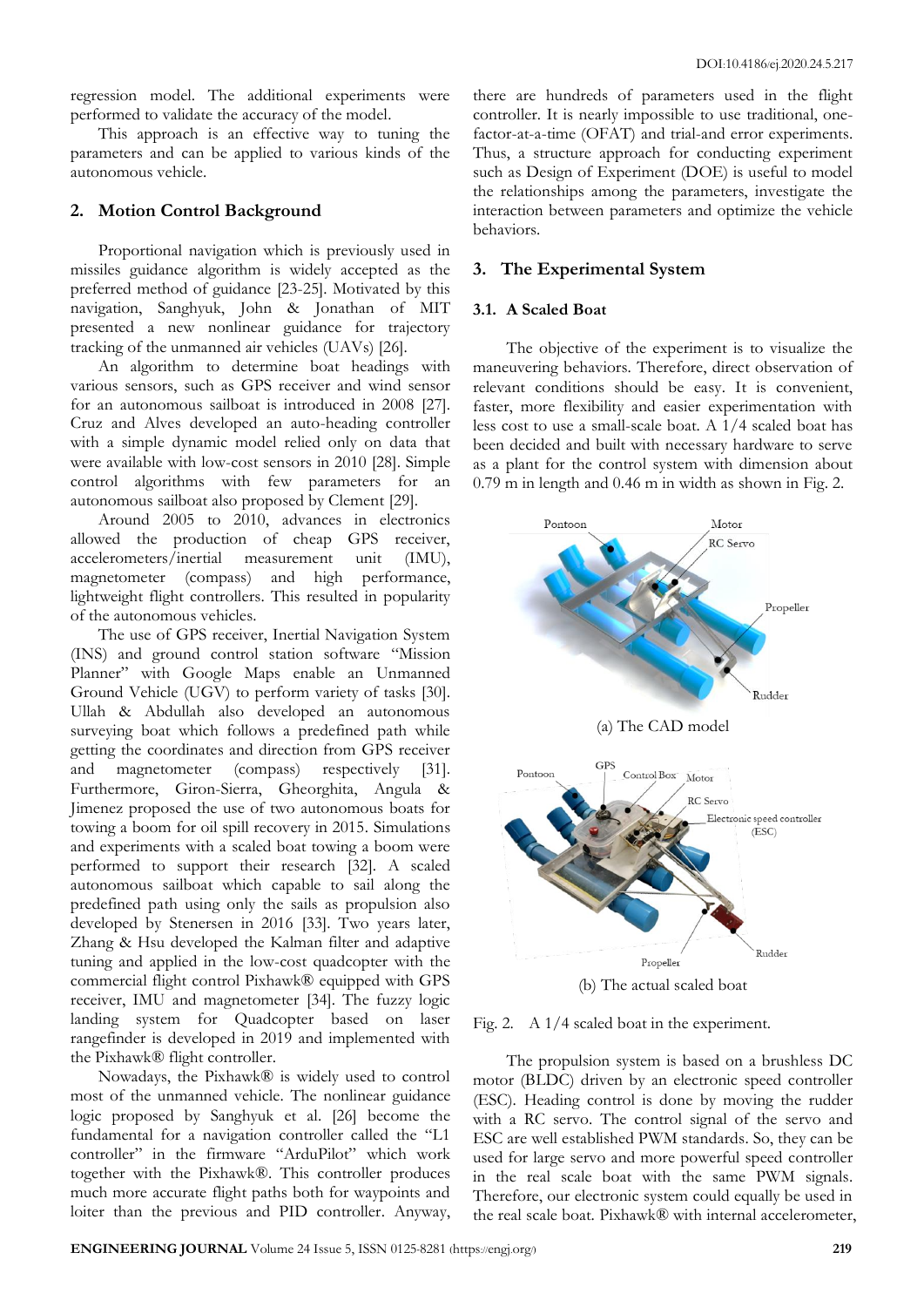is used as the flight controller. The commonly used Ublox M8N GPS module with compass is connected to the flight controller. Together, the compass, accelerometer and GPS provide position, speed and heading to the control algorithms.

A 915 MHz telemetry radio allows the boat to communicate with the ground station. This allows interaction with the boat in real time and receive streaming data from the onboard sensors to the ground station. The range of radio link can reach up to 300 m without additional antenna or extend to several kilometers with the use of a patch antenna on the ground. However, all of the experiments were less than 50 m from the ground station.

A block diagram of the onboard electronic system is shown in Fig. 3.



Fig. 3. Block diagram of the onboard electronic system.

## **3.2. Ground Control Station (GCS)**

The software for the ground control station is "Mission Planner". The GCS communicates with the boat via wireless telemetry. Normally, the GCS is used for setting waypoints and parameters to the boat, before starting the operation. After that, it remains in passive mode for real-time data acquisitioning. Anyway, it is possible to modify the plan and parameters during the operation or use manual control to override the boat in case of unexpected problems. Google Maps is used as to perform plotting GPS traces and ASV motion.

## **3.3. Guidance, Navigation and Control**

Since the boat has 2 degrees of freedom (throttle and rudder) as same as the rover (throttle and steering). So, it is possible to use the control algorithm in the same way with the rover. In this experiment, the control algorithm is based on the "ArduRover", an open-source autopilot for guiding ground vehicles.

There are 3 high level controllers: 1) The throttle controller, converts a desired speed into a throttle command. 2) The steering controller, converts a desired lateral acceleration, an angle error or a desired turn rate into a rudder output command. Steering control laws of the rudder are based on PID heading control with overshoot. And the L1 controller, converts an origin and destination (expressed in the latitude and longitude) into

a lateral acceleration to make the vehicle travel along the path from the origin to the destination. This lateral acceleration is then passed into the steering controller.

# **4. Experimental Design**

In this study, the researcher selected three parameters from the "ArduRover" control algorithm which may affect the maneuvering behaviors of the scaled boat. These parameters are *Pivot\_Turn\_Rate* (*T\_Rate*), *Pivot\_Turn\_Angle* (*T\_Angle*) and *NavL1\_Damping* (*Damping*). Other parameters are set as default.

*T\_Angle* holds the minimum angle error that will trigger the pivot turn. For example, when set to the default of "10", a pivot turn will be triggered whenever the boat's heading is at least 10 degrees off from the next waypoint with the desired turn rate *T\_Rate*. The *Damping* is specified to compensate for delays in the velocity measurement. The response variable is the maneuvering behaviors observed by measuring the *peak-to-peak deviation* as shown in Fig. 4.



Fig. 4. Measurement of the peak-to-peak deviation.

A 2<sup>3</sup> full factorial design with 3 replications is carried out to study the influence of *T\_Rate*, *T\_Angle* and *Damping* on the response variable, *peak-to-peak deviation*, with general linear model under the assumptions that 1) the design is completely randomized, 2) the usual normality assumptions are satisfied, and 3) the response is approximately linear over the range of the factor levels chosen. Analysis of variance (ANOVA) is used to investigate and model the relationship between a response variable and one or more independent parameters.

Let the *T\_Rate* be factor *A* with two levels of interest be 30 and 40 deg/s. The *T\_Angle* is factor *B*, with two levels of interest be 5 and 10 deg. The *Damping* is factor *C*, with the high level 0.95 and low level 0.85. The experiment is replicated three times, so there are 24 runs, made in random order to prevent the effects of unknown nuisance variables. Eight treatment combinations can be displayed geometrically as a cube, as shown in Fig. 5.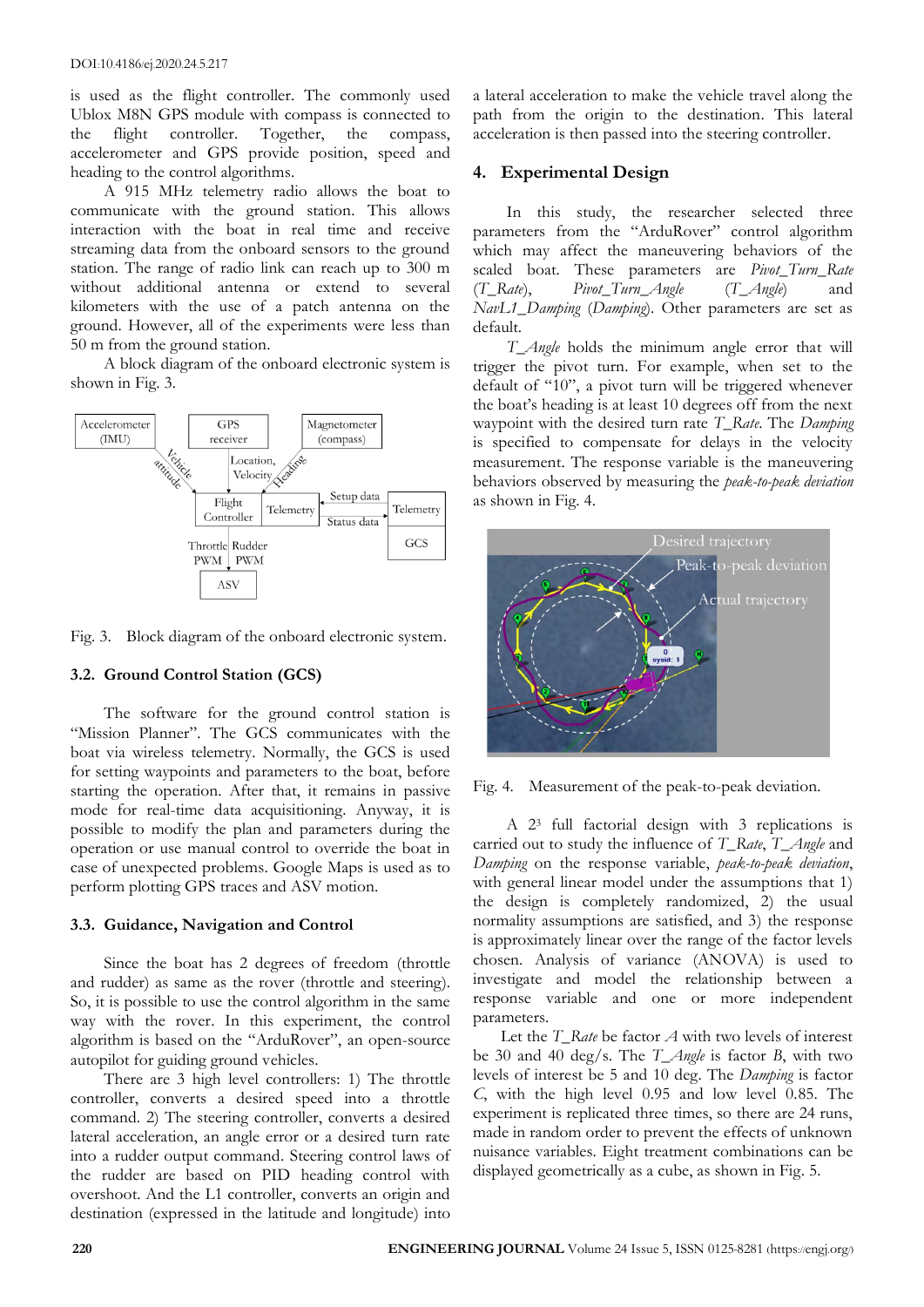

Fig. 5. A three-factor factorial experiment involving *T\_Rate (A)*, *T\_Angle (B)* and *Damping (C)*.

## **5. Results**

With the desired trajectory as a circle with 20 m in diameter with 10 waypoints, the observation of *peak-topeak deviation* are shown in Table 1.

| Run |                  | B  | C    | Peak-to-peak dev. |      |      |
|-----|------------------|----|------|-------------------|------|------|
| no. | $\boldsymbol{A}$ |    |      | (m)               |      |      |
|     |                  |    |      | 1                 | 2    | 3    |
| 1   | 30               | 5  | 0.85 | 6.30              | 4.85 | 6.16 |
| 2   | 40               | 5  | 0.85 | 4.80              | 2.45 | 5.08 |
| 3   | 30               | 10 | 0.85 | 4.07              | 1.97 | 3.68 |
| 4   | 40               | 10 | 0.85 | 6.41              | 4.33 | 4.78 |
| 5   | 30               | 5  | 0.95 | 4.41              | 4.04 | 3.68 |
| 6   | 40               | 5  | 0.95 | 2.87              | 3.90 | 3.33 |
| 7   | 30               | 10 | 0.95 | 3.21              | 4.23 | 3.63 |
| 8   | 40               | 10 | 0.95 | 4.09              | 3.94 | 3.86 |

Table 1. Peak-to-peak deviation from experiments.

#### **5.1. Analysis of Variance (ANOVA)**

ANOVA is used to investigate and model the relationship between a response variable and one or more independent parameters. In this study, the significant level  $\alpha$  = 0.05 has been selected. The result of ANOVA is summarized in Table 2.

Table 2. Result of ANOVA.

| Source        | DF | Adj.<br>SS. | Adj.<br>MS. | $F-$<br>value | $P-$<br>value |
|---------------|----|-------------|-------------|---------------|---------------|
| Model         | 7  | 16.1090     | 2.30129     | 3.15          | 0.027         |
| $\mathcal{A}$ | 1  | 0.0063      | 0.00634     | 0.01          | 0.927         |
| B             | 1  | 0.5612      | 0.56120     | 0.77          | 0.394         |
| $\subset$     | 1  | 3.9123      | 3.91234     | 5.35          | 0.034         |
| AB            | 1  | 7.7407      | 7.74070     | 10.59         | 0.005         |
| AC.           | 1  | 0.1717      | 0.17170     | 0.23          | 0.634         |
| BC            | 1  | 1.0965      | 1.09654     | 1.50          | 0.238         |
| ABC           | 1  | 2.6202      | 2.62020     | 3.58          | 0.077         |
| Error         | 16 | 11.6945     | 0.73090     |               |               |
| Total         | 23 | 27.8035     |             |               |               |

The *AB* interaction has a P-value of 0.005, indicating a strong interaction between these factors. From Fig. 6, the normal probability plot shown that the error distribution is approximately normal. There is also no violation of the independence or constant variance assumptions from residuals versus observation order. Residuals versus fitted value reveal no unusual pattern, implied that the data are scattered and unrelated to any variable including the response.



Fig. 6. Residual plots for peak-to-peak deviation.

#### **5.2. Main and Interaction Effects**

From Fig. 7, the interaction between *T\_Rate* and *T\_Angle* (*AB*) and the main effect of *Damping* (*C*) are statistically significant at 95% confident. On the normal probability plot, the *AB* interaction has positive standardized effect. When the *AB* interaction increase, the peak-to-peak deviation increases. While Fig. 8 shows that all three variables have negative main effects; the peak-to-peak deviation decrease while increasing the variables.



(a) Pareto chart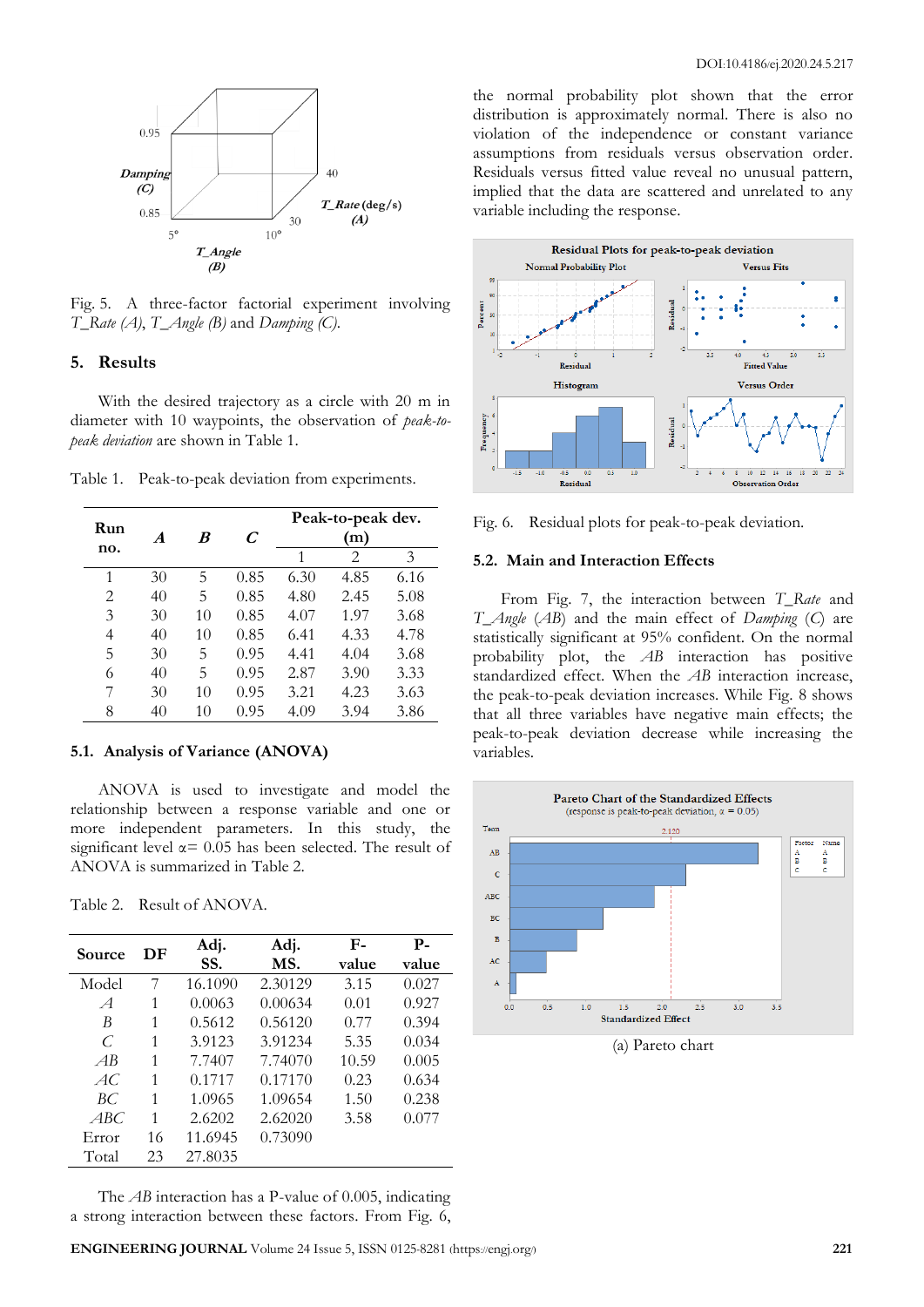

Fig. 7. The standardized effects.



Fig. 8. Main effects plot for peak-to-peak deviation.



Fig. 9. Interaction plot.

The crossed lines on the interaction plot (Fig. 9) suggest that there is an interaction effect between *A* and *B*, which confirm with the P-value and pareto chart of the standardized effects. The graph shows that the peakto-peak deviation are lower for low-level *T\_Rate* (*A*) and high-level *T\_Angle* (*B*). The nonparallel lines between *AC* and *BC* indicate that there is some interaction between *T\_Rate\*Damping* and *T\_Angle\*Damping*.

#### **5.3. Regression Model**

The regression model representation of the threefactor factorial experiment could be written as:

$$
y = \beta_0 + \beta_1 A + \beta_2 B + \beta_3 C + \beta_{12} AB + \beta_{13} AC +
$$
  
\n
$$
\beta_{23} BC + \beta_{123} ABC + e
$$
 (1)

where *y* is the response (*peak-to-peak deviation*), the *β* are parameters whose values are to be determined, *A* is a variable that represent *T\_Rate*, *B* is a variable that represent *T\_Angle*, *C* is a variable that represent *Damping*. *AB*, *AC*, *BC* and *ABC* represents the interaction between *A* and *B*, *A* and *C*, *B* and *C*, *A* and *B* and *C* respectively. *e* is a random error.

Therefore, the fitted regression model could be expressed as:

$$
\hat{y} = 149.7 - 3.61A - 19.84B - 147.8C +
$$
  
0.521AB + 3.63AC + 20.21BC - 0.529ABC

However, the interaction *AC*, *BC* and *ABC* are small as shown in Fig. 7(a) and indicated by nonparallel lines in Fig. 9. Therefore, dropping these three, the model becomes:

$$
\hat{y} = 23.94 - 0.344A - 1.651B - 8.08C + 0.0454AB
$$
\n(3)

With the fitted regression in Eq. (3), the new residual plot can be shown in Fig. 10.



Fig. 10. Residual plots for peak-to-peak deviation of the fitted regression.

Since *Damping* (*C*) shows a small interaction with *T\_Rate* (*A*) and *T\_Angle* (*B*) and we want the error as low as possible, we decided to use the high level of *Damping* (0.95). By substituting  $C = 0.95$  into Eq. (3), the result is

$$
\hat{y} = 16.264 - 0.344A - 1.651B + 0.0454AB
$$
 (4)

The ANOVA of the new fitted regression in Eq. (4) is summarized in Table 3.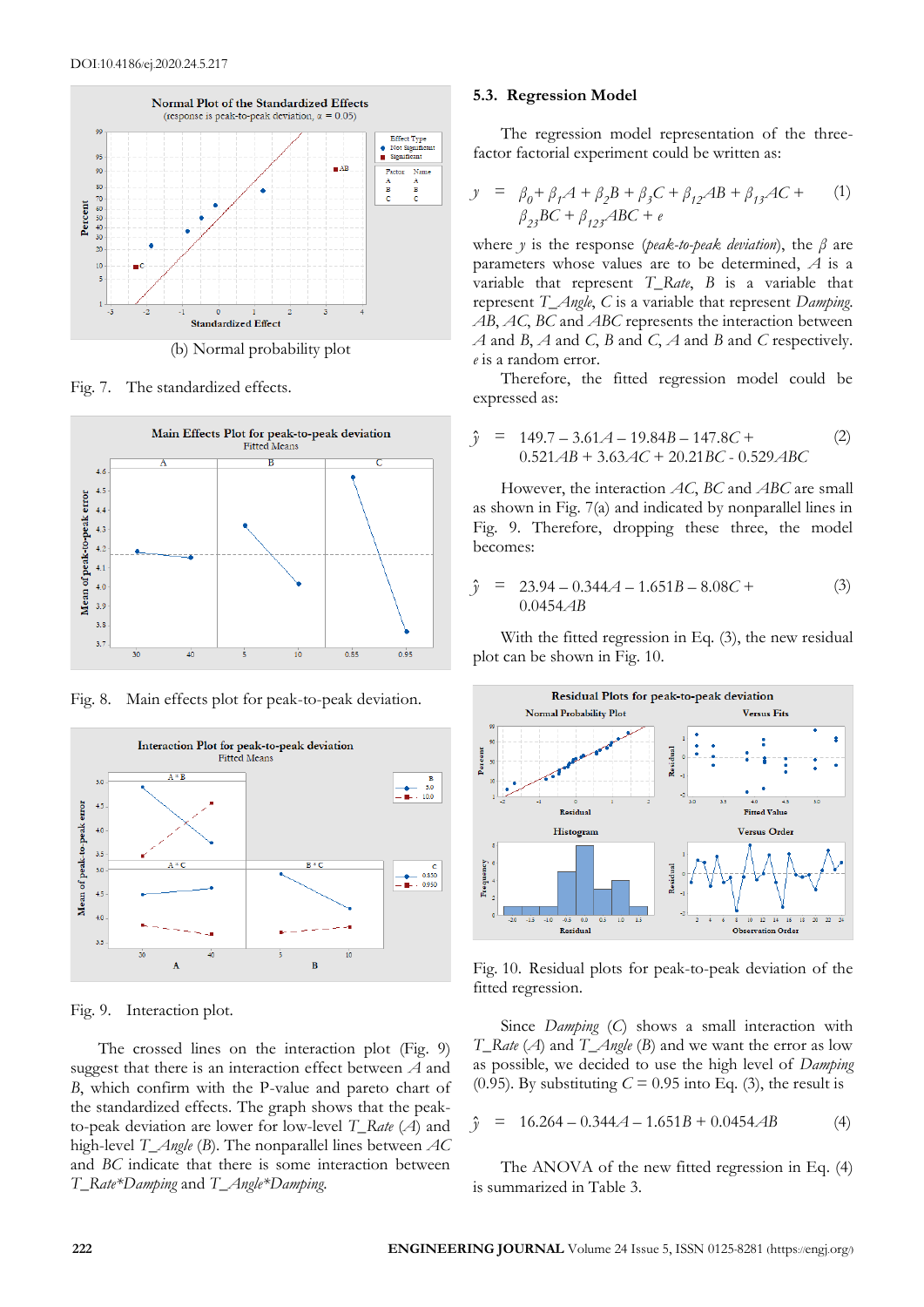**Source DF Adj. SS. Adj. MS. Fvalue Pvalue** Model 4 12.2206 3.05515 3.73 0.021 *A* 1 0.0063 0.00634 0.01 0.931 *B* 1 0.5612 0.56120 0.68 0.418 *C* 1 3.9123 3.91234 4.77 0.042 *AB* 1 7.7404 7.74070 9.44 0.006 Error 19 15.5829 0.82015 Lack-of-Fit 3 3.8884 1.29615 1.77 0.193 Pure Error 16 11.6945 0.73090 Total 23 27.8035

Table 3. Result of ANOVA of the fitted regression.

## **5.4. Response Surface**

Equation (4) can be used to generate the response surface plot as shown in Fig. 11.



Fig. 11. Response surface of *peak-to-peak deviation* as a function of *T\_Rate* and *T\_Angle* with *Damping* 0.95.

From Eq. (4) and the response surface in Fig. 11, the *T\_Rate* (*A*) and *T\_Angle* (*B*) have been set to 45 deg/s and 2 degree respectively for better maneuvering (high turn rate) with *Damping* equal to 0.95. The predicted peak-to-peak deviation becomes 1.57 m.

After that, the boat was set with these optimized parameters and perform the experiment with three replications. The result was shown in Table 4 and Fig. 12.

Table 4. Experimental results compared with the fitted regression with new parameters.

| <b>Parameter setting</b>   |         |                    |      |            |        |  |  |
|----------------------------|---------|--------------------|------|------------|--------|--|--|
| T_Rate                     |         | $45 \text{ deg/s}$ |      |            |        |  |  |
| T_Angle                    |         | $2 \deg$           |      |            |        |  |  |
| Damping                    |         | 0.95               |      |            |        |  |  |
| Peak-to-peak deviation (m) |         |                    |      |            |        |  |  |
| Test                       | Test    | Test               | Avg. | From       | Error  |  |  |
| no. 1                      | no. $2$ | $\sim$ no. 3       |      | regression |        |  |  |
|                            |         |                    |      |            |        |  |  |
| 1.68                       | 2.62    | 2.01               | 2.10 | 1.57       | $25\%$ |  |  |

The result shown that with a new set of parameters, the peak-to-peak deviation can be reduced to approximately 2 m. The error is about 25% from the regression model.



Fig. 12. Trajectory of the boat after tuning.



Fig. 13. The autonomous boat on the field test.

Through field tests conducted at Mahidol University during March and April 2019 (Fig. 13), the boat can run in manual mode receiving the user input remotely. The controls feel responsive with acceptable maneuvering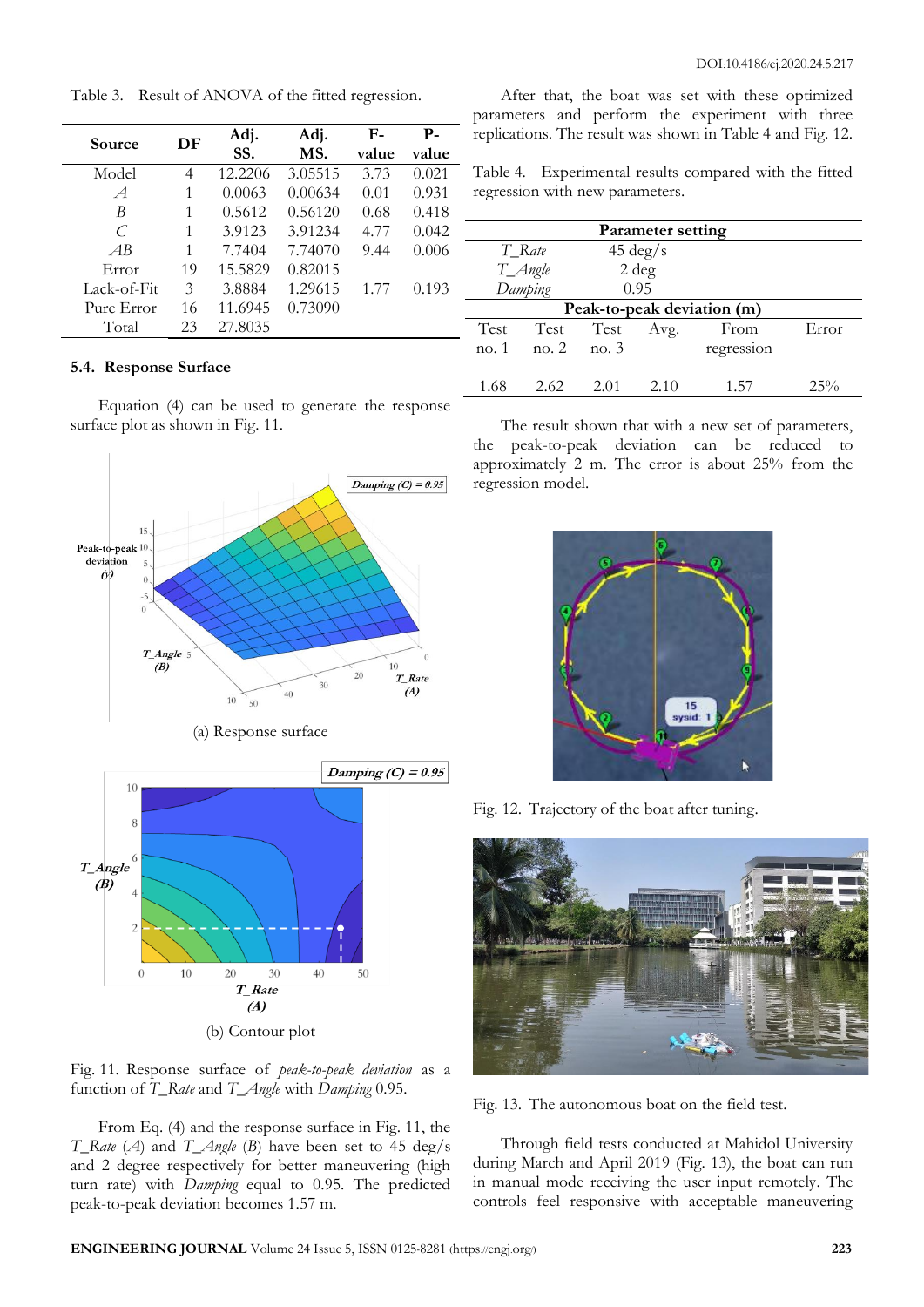behaviours. From the user experience gained during the test, the response of the system can be improved further by improving the throttle power and the rudder effectiveness.

When the autonomous system is activated, the control algorithm on the embedded controller together with various sensors performed in a satisfactory manner, enabling the autonomous operation of the boat.

# **6. Conclusions**

A small-scale pontoon boat has been built, equipped with the open-hardware flight controller, GPS receiver, Inertial Measurement Units (IMU) and the magnetometer to convert to an autonomous boat. It is capable of maneuvering a predefined path with no user intervention.

The effect of three parameters of the control algorithm has been investigated. The experiments were based on a two-level factorial design to be able to develop a regression model for a peak-to-peak deviation in maneuvering as a response.

It is found that the parameter *Damping* has low interaction with the *T\_Angle* and *Turn\_Rate* while there is a stronger interaction between *T\_Angle* and *Turn\_Rate.* The peak-to-peak deviation of the trajectory tend to decrease when the parameter *Damping* was set to high value (0.95).

With *Damping* set as a constant at 0.95, the fitted regression and the response surface suggest that 1.57 m peak-to-peak deviation can be achieved with *T\_Rate* of 45 deg/s and *T\_Angle* of 2 degree. Finally, the optimum parameters have been used to perform additional experiments to validate the model. Comparison of the results confirms that the tuning with DOE have improved the accuracy and performance of the autonomous small-scale boat.

# **References**

- [1] Food and Agriculture Organization of the United Nations. (2019). *FAO's Role in Aquaculture* [Online]. Available: http://www.fao.org/aquaculture/en/ [Accessed: 2 December 2019]
- [2] G. Kumar and C. R. Engle, "Technological advances that led to growth of shrimp, salmon, and tilapia farming," in *Reviews in Fisheries Science & Aquaculture*, vol. 24, no. 2, pp. 136-152, 2016.
- [3] P. Rogers, "Economy of scales," *Stanford Magazine*. 2006.
- [4] J. E. Rakocy, "Cultured aquatic species information programme. Oreochromis niloticus," FAO Fisheries and Aquaculture Department, 2005.
- [5] Y. J. Mallya and H. Thorarensen, "The effects of dissolved oxygen on fish growth in aquaculture," in *UNU-Fisheries Training Program*. Reykjavik, Iceland: The United National University, 2007, pp. 1-30.
- [6] R. M. Abou Zied, "Effect of aeration systems and stocking density on growth performance, pond

yield and economic impacts of Nile Tilapia (Oreochromis niloticus) reared in earthen ponds," *Abbassa Int. J. Aqua*, vol. 6, no. 1, pp. 213-228, 2013.

- [7] J. Kepenyes and L. Varadi, "Aeration devices for fish ponds," in *Aeration and Oxygenation in Aquaculture*. Szavas, Hungary: Fish Culture Research Institute, 1984.
- [8] C. E. Boyd, "Source water, soil and water quality impacts on sustainability in aquaculture," in *Pacific Congress on Marine Science and Technology*, Honolulu, 1995.
- [9] T. Sultana, M. Haque, M. Salam and M. M. Alam. "Effect of aeration on growth and production of fish in intensive aquaculture system in earthen ponds," *Journal of the Bangladesh Agricultural University*, vol. 15, pp. 113-122, 2017.
- [10] V. P. Agrawal, "Recent Trends in Aquaculture," Society of Biosciences, 1999.
- [11] A. Bergheim, M. Gausen, A. Næss, P. M. Hølland, P. Krogedal, and V. Crampton, "A newly developed oxygen injection system for cage farms," *Aquacultural Engineering*, vol. 34, no. 1, pp. 40-46, 2006.
- [12] H. A. Loyacano, "Effects of aeration in earthen ponds on water quality and production of white catfish," *Aquaculture*, vol. 3, no. 3, pp. 261-271, 1974.
- [13] T. B. Lawson, "Water Quality and Environmental Requirements," in *Fundamentals of Aquacultural Engineering*. Springer Science & Business Media, B.V, 1995.
- [14] C. E. Boyd, "Advances in pond aeration technology and practices," *INFOFISH International*, vol. 2, pp. 24-28, 1997.
- [15] M. Harris. (2014), *Aeration systems: How they improve your pond or lake* [Online]. Available: https://www.solitudelakemanagement.com/blog/a eration-systems-how-they-improve-your-pond-orlake- [Accessed: 2 December 2019]
- [16] Food and Agriculture Organization of the United Nations. (n.d.). *Controlling water losses in ponds* [Online]. Available: http://www.fao.org/tempref/FI/CDrom/FAO\_T raining/FAO\_Training/General/x6709e/x6709e03 .htm [Accessed 2 December 2019]
- [17] C. E. Boyd, "Sediment," in *Bottom Soils, Sediment, and Pond Aquaculture*. New York: Chapman & Hall, 1995, ch. 7.
- [18] Shrimp Center. (n.d.). *Dragging chain: Controlling plankton blooms in aquaculture* [Online]. Available: https://www.shrimpcenter.com/t-shrimp038.html [Accessed 3 December 2019]
- [19] Agricultural Research Development Agency. (n.d.). *Underwater ploughing pontoon boat* [Online]. Available: http://www.arda.or.th/kasetinfo/south/shrimp/co ntroller/machinery6.php [Accessed 2 December 2019]
- [20] A. Tunsutapanich, S. Thongrod, T. Sanggontanagit, and C. Omanee, "Improvement techniques for seed